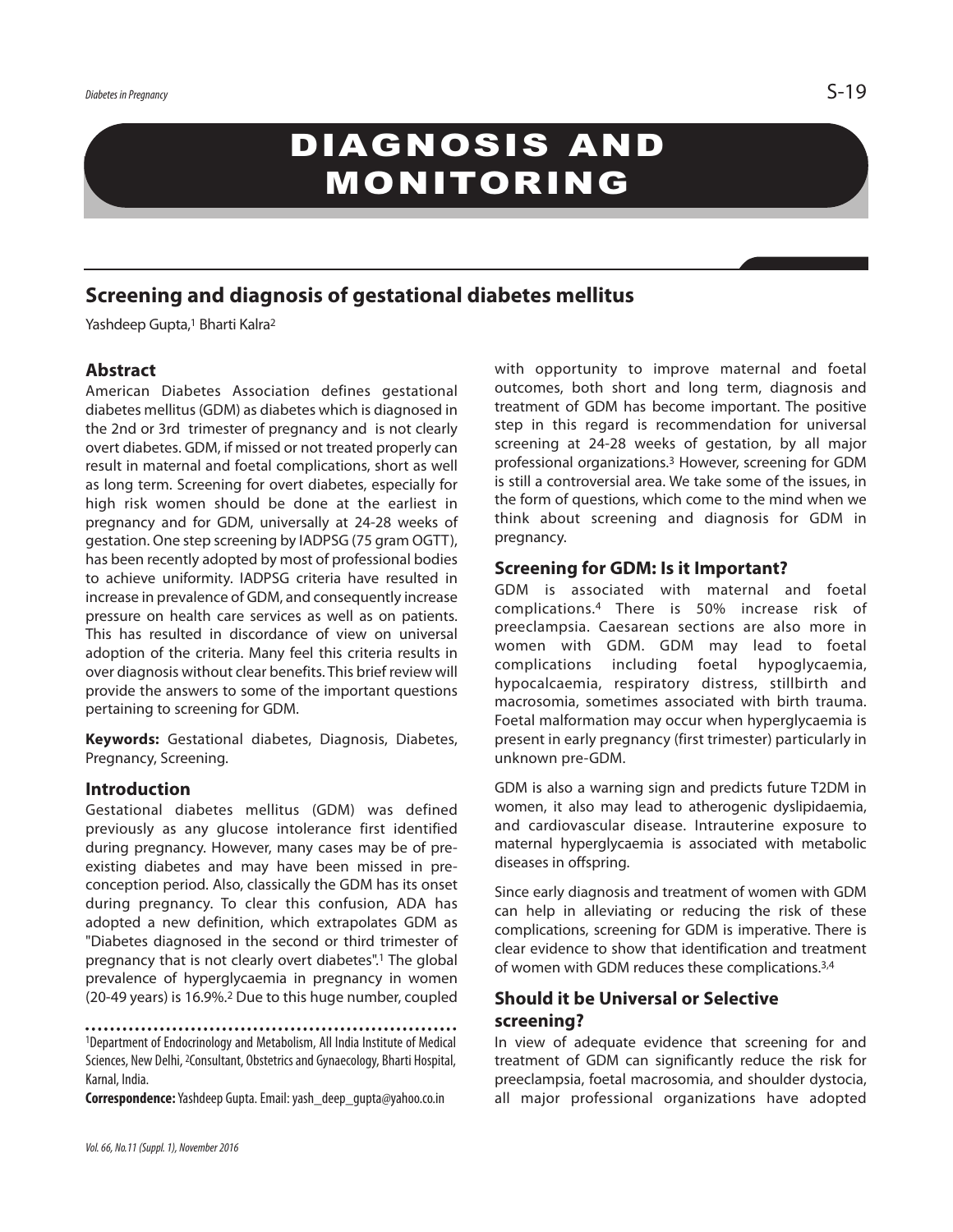universal screening strategy for GDM. This means every woman during pregnancy should be screened for gestational diabetes. 5

# **What is ideal time for screening for GDM?**

The recommendations are to universally screen for women at 24-28 weeks of gestation.<sup>3,5</sup>

# **Can GDM be diagnosed in first trimester?**

Initially IADPSG recommended that FPG from 92 to 125 mg% before 24 weeks can be taken as diagnostic for GDM. <sup>9</sup> However, recently IADPSG group suggested that the use of the fasting glucose threshold of >92 mg% for the identification of GDM in early pregnancy is not justified by current evidence. They also feel that the data is insufficient to confidently recommend cutoff points for oral glucose tolerance testing in early pregnancy (e.g., prior to 20 weeks' gestation). 6

# **Should we screen women for hyperglycaemia before 24 weeks of gestation?**

The aim of screening before 24 weeks is to identify preexisting diabetes. Due to increase prevalence of obesity, hyperglycaemia in young adults, most guidelines recommend screening at first antenatal visit for pre-existing diabetes (called as overt diabetes, if diagnosed for first time in pregnancy only). 1,3,5 Early pregnancy hyperglycaemia has associated risk of congenital malformations, abortions, and development/worsening of maternal complications like retinopathy and nephropathy. Early diagnosis helps in decreasing the brunt of undetected hyperglycaemia. As we, in South Asia are already struggling for improving maternal and foetal outcomes, any opportunity to do so like this, should not be missed. Moreover, South Asians stand at high risk of having hyperglycaemia in pregnancy, due to background prevalence of diabetes and its risk factors.

#### **How can overt diabetes be diagnosed?**

If FPG is  $\geq$  126 mg/dL; random plasma glucose (RPG) is >200 mg/dL; post 75 gram glucose challenge plasma glucose is  $\geq 200$  mg%; or HbA1c is  $\geq 6.5$ %, the woman is diagnosed to have overt diabetes. <sup>7</sup> The abnormal value ideally should be repeated to confirm the diagnosis, except for RPG, in which case other 3 tests can be done. However, HbA1c has not been adopted by WHO for this purpose. As per the Australasian Diabetes in Pregnancy Society (ADIPS) recommendation, Asian overweight or obese women should be evaluated by OGTT. OGTT is recommended at the first opportunity after conception for women having any of the high-risk factors for GDM listed in Table. 8

Table: Risk factors for having Overt diabetes in first antenatal visit before 24 weeks or Gestational diabetes after 24 weeks.

- $\overline{\bullet}$  Previous history of gestational diabetes mellitus
- ◆ Previously elevated blood glucose level
- $\triangleleft$  Maternal age  $>$  40 years
- $\bullet$  Family history of diabetes mellitus (first degree relative with diabetes or a sister with gestational diabetes mellitus)
- $\triangle$  Body mass index  $> 35$  kg/m2
- $\triangleq$  Previous macrosomia (baby with birth weight  $>$  4,500 g or  $>$  90th centile)
- Polycystic ovary syndrome
- Medications: corticosteroids,antipsychotics

# **Which screening strategy is better for GDM: Two step vs one step?**

Two step strategy: In the two-step screening approach, glucose challenge test (GCT) is done by a 50 gram glucose. If it is positive, than 100-g 3-hour OGTT is done. The threshold for positive GCT can be taken as 140 mg/dL or 130 mg/dL. In100-g glucose tolerance test (OGTT), four blood samples are taken, fasting and then every hour for next 3 hours. If two or more abnormal values are there, woman is diagnosed to have GDM. The thresholds of values on OGTT are: (fasting)  $>95$  mg/dL; (1 hour)  $>180$ mg/dL; (2 hours)  $\geq$ 155 mg/dL; and (3 hours)  $\geq$ 140 mg/dL. American College of Obstetricians and Gynecologists (ACOG) and NIH still follows this two-step strategy for screening for GDM. The advantage cited for this strategy is that woman is diagnosed to have GDM after failing 2 tests, GCT then OGTT. So, the assurance of having GDM is more. This advantage is not there with one step screening procedure, especially with newer IADPSG criteria, which takes single value as abnormal even on OGTT. Poor reproducibility in such cases is another major concern.

However, the disadvantage is that we are un-necessarily delaying the diagnosis of GDM, which may have its own adverse consequences. <sup>9</sup> A systematic review compared sensitivity and specificity of the GCT with OGTT (either 75 or 100 g).<sup>10</sup> It found sensitivity of 74% and specificity of 85%. However, 26% of potential GDM cases are missed by this strategy. GCT screening also misses GDM with a modestly elevated fasting glucose, which is additional drawback of this strategy.

Summarizing, one step strategy is better, as it avoids missing cases, as well as delay in treatment. But as IADPSG criteria is more stringent, more cases are diagnosed with GDM. Of these, 80-90% of them may only be managed by diet and exercise. The wise handling of this increase load in itself is a challenge. As per WHO, a 2-step procedure requiring attendance on 2 separate occasions is often not feasible in many low and middle income countries. 11